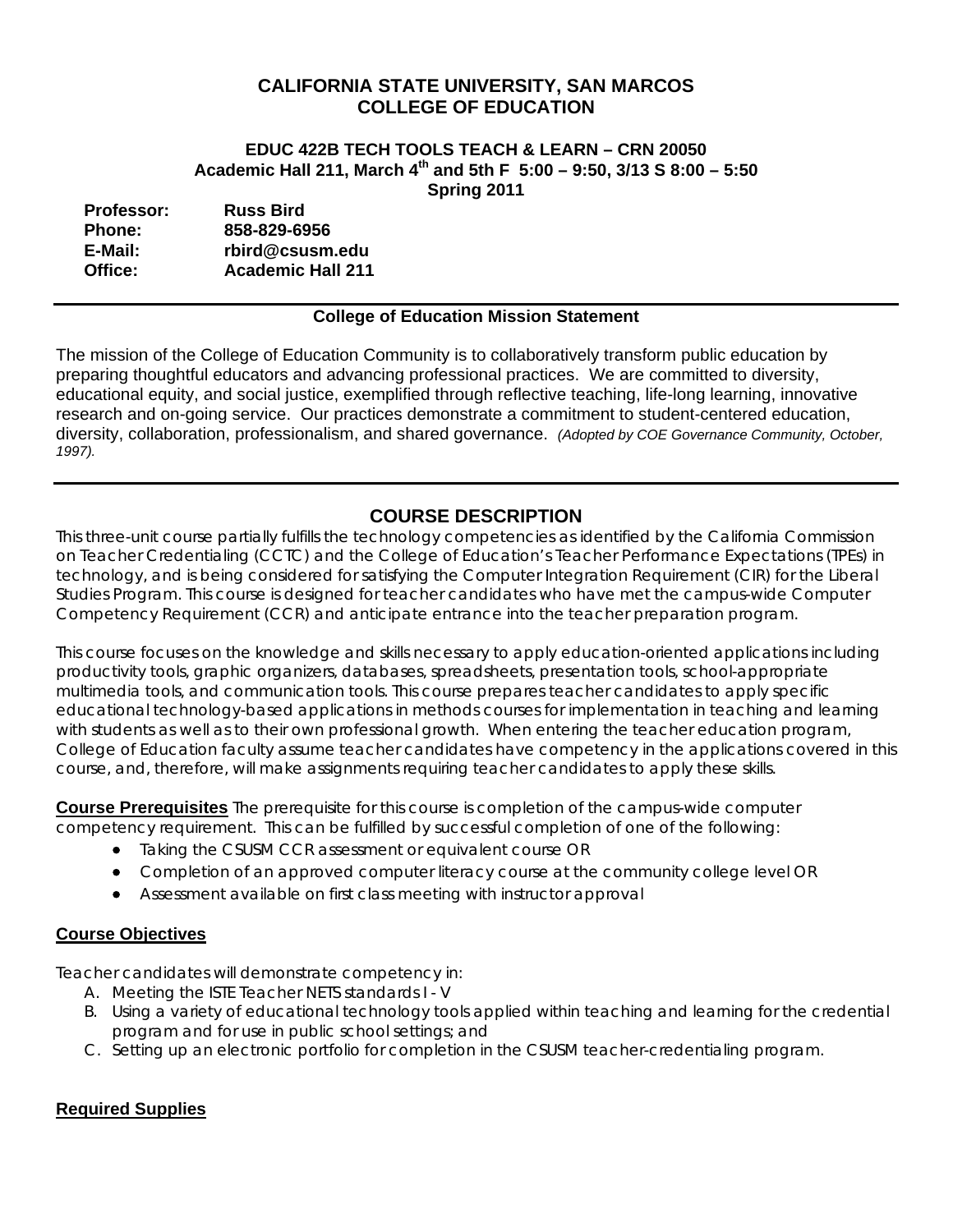NOTE: It is not necessary to purchase the educational software, as much of the specific software titles are available on the Web in demo-version and/or available on campus.

- A. ISTE Online Student Membership: (\$39.00). Must be purchased by 2<sup>nd</sup> class meeting.
- B. Task Stream Registration: http://www.taskstream.com (\$25 \$129) Register by 2<sup>nd</sup> class.
- C. USB storage device (1 gig or larger) or other storage solution: Due beginning of Week 2.
- D. Use of campus email account and WebCT for course communication (provided free)
- E. Usb headset with microphone

#### **Authorization to Teach English Learners**

the infusion of content and experiences within the credential program, as well as additional coursework. This credential program has been specifically designed to prepare teachers for the diversity of languages often encountered in California public school classrooms. The authorization to teach English learners is met through Students successfully completing this program receive a credential with authorization to teach English learners. *(Approved by CCTC in SB 2042 Program Standards, August 02)* 

#### **STUDENT LEARNING OUTCOMES**

This course is designed to help teachers seeking the Multiple and Single Subjects Credential to develop the skills, knowledge, and attitudes necessary to assist schools and districts in implementing an effective program for all students. The successful candidate will be able to merge theory and practice in order to realize a comprehensive and extensive educational program for all students. The following TPEs are addressed in this course:

CSUSM Local TPE 14 – Technology (Educational Technology): This is based on ISTE NETS: see below

Teaching Performance Expectation (TPE 14) is based on ISTE NETS for teachers 2008 (See Nets for Teachers for detailed information).

- 1. Facilitate and Inspire Student Learning and Creativity
- 2. Design and Develop Digital-Age Learning Experiences and Assessments
- 3. Model Digital-Age Work and Learning
- 4. Promote and Model Digital Citizenship and Responsibility
- 5. Engage in Professional Growth and Leadership

#### **California Teacher Performance Assessment (CalTPA)**

Beginning July 1, 2008 all California credential candidates must successfully complete a state-approved system of teacher performance assessment (TPA), to be embedded in the credential program of preparation. At CSUSM this assessment system is called the CalTPA or the TPA for short.

To assist your successful completion of the TPA a series of informational seminars are offered over the course of the program. TPA related questions and logistical concerns are to be addressed during the seminars. Your attendance to TPA seminars will greatly contribute to your success on the assessment.

Additionally, COE classes use common pedagogical language, lesson plans (lesson designs), and unit plans (unit designs) in order to support and ensure your success on the TPA and more importantly in your credential program.

The CalTPA Candidate Handbook, TPA seminar schedule, and other TPA support materials can be found on the COE website provided at the website provided: http://lynx.csusm.edu/coe/CalTPA/CalTPAdocuments.asp

#### **College of Education Attendance Policy**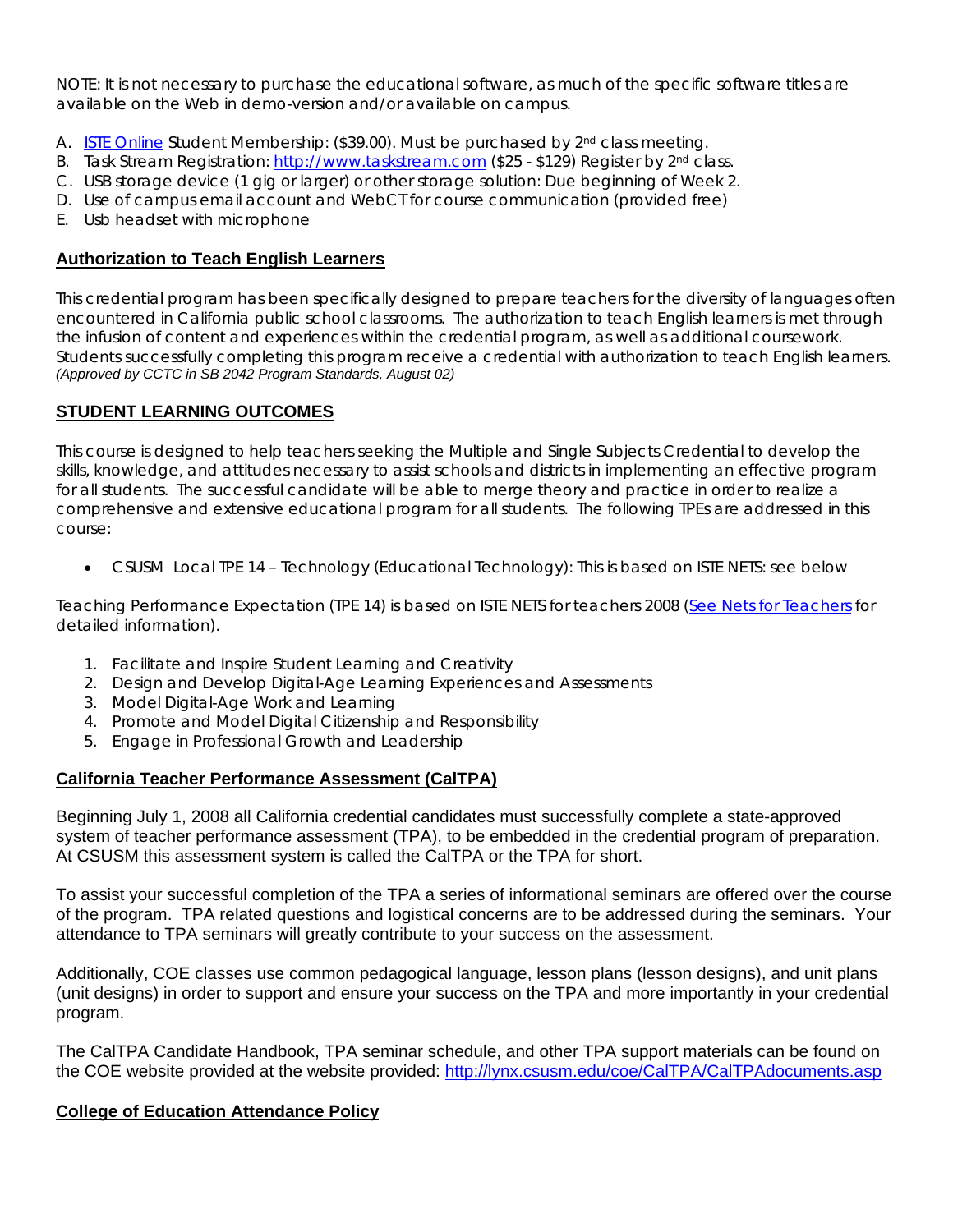should contact the instructor as soon as possible. *(Adopted by the COE Governance Community, December, 1997).* Due to the dynamic and interactive nature of courses in the College of Education, all students are expected to attend all classes and participate actively. At a minimum, students must attend more than 80% of class time, or s/he may not receive a passing grade for the course at the discretion of the instructor. Individual instructors may adopt more stringent attendance requirements. Should the student have extenuating circumstances, s/he

#### **Students with Disabilities Requiring Reasonable Accommodations**

Students with disabilities who require reasonable accommodations must be approved for services by providing appropriate and recent documentation to the Office of Disable Student Services (DSS). This office is located in Craven Hall 5205, and can be contacted by phone at (760) 750-4905, or TTY (760) 750-4909. Students authorized by DSS to receive reasonable accommodations should meet with their instructor during office hours or, in order to ensure confidentiality, in a more private setting.

### **Course Requirements**

Completion of all assignments listed in the course agenda/schedule according to the instructions

### **Grading Standards**

Grades are calculated in WebCT. You will be able to track what your grade is at any particular time in the class. The total amount of points possible for the class is approximately 100. So the point value assignment to each assignment corresponds to the percent of the grade it is worth in the class. For example the Final Taskstream assignment is worth 25 points, thus 25% of the overall class grade.

### **All University Writing Requirement**

The university writing requirement of 2500 words will be fulfilled through the taskstream and journal writing **assignments** 

#### **CSUSM Academic Honesty Policy**

"Students will be expected to adhere to standards of academic honesty and integrity, as outlined in the Student Academic Honesty Policy. All written work and oral presentation assignments must be original work. All ideas/materials that are borrowed from other sources must have appropriate references to the original sources. Any quoted material should give credit to the source and be punctuated with quotation marks.

Students are responsible for honest completion of their work including examinations. There will be no tolerance for infractions. If you believe there has been an infraction by someone in the class, please bring it to the instructor's attention. The instructor reserves the right to discipline any student for academic dishonesty in accordance with the general rules and regulations of the university. Disciplinary action may include the lowering of grades and/or the assignment of a failing grade for an exam, assignment, or the class as a whole."

Incidents of Academic Dishonesty will be reported to the Dean of Students. Sanctions at the University level may include suspension or expulsion from the University.

#### **Plagiarism:**

As an educator, it is expected that each student will do his/her own work, and contribute equally to group projects and processes. Plagiarism or cheating is unacceptable under any circumstances. If you are in doubt about whether your work is paraphrased or plagiarized see the Plagiarism Prevention for Students website http://library.csusm.edu/plagiarism/index.html. If there are questions about academic honesty, please consult the University catalog.

## **Electronic Communication Protocol:**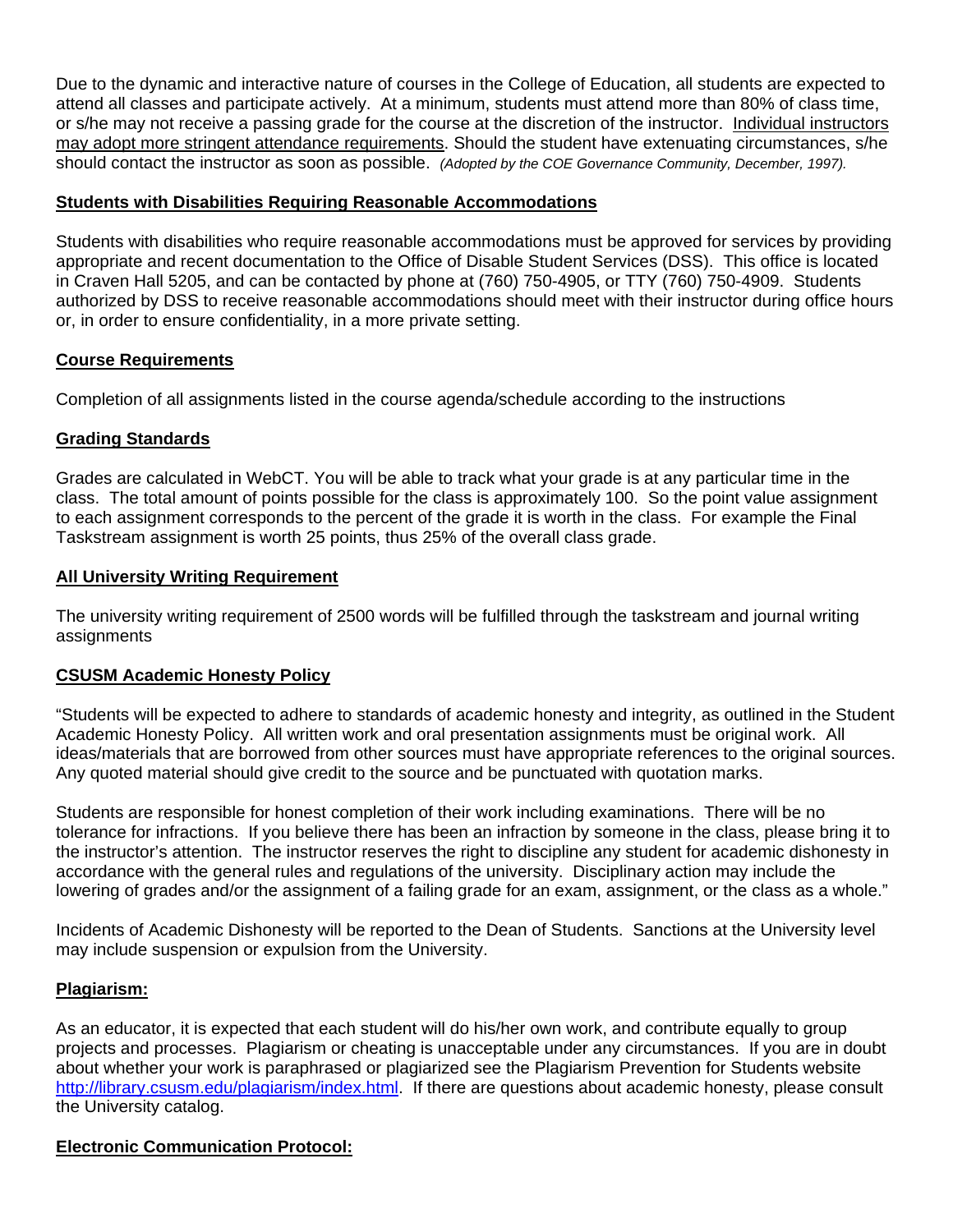Electronic correspondence is a part of your professional interactions. If you need to contact the instructor, email is often the easiest way to do so. It is my intention to respond to all received e-mails in a timely manner. Please be reminded that e-mail and on-line discussions are a very specific form of communication, with their own nuances and etiquette. For instance, electronic messages sent in all upper case (or lower case) letters, major typos, or slang, often communicate more than the sender originally intended. With that said, please be mindful of all e-mail and on-line discussion messages you send to your colleagues, to faculty members in the College of Education, or to persons within the greater educational community. All electronic messages should be crafted with professionalism and care.

Things to consider:

- Would I say in person what this electronic message specifically says?
- How could this message be misconstrued?
- Does this message represent my highest self?
- Am I sending this electronic message to avoid a face-to-face conversation?

In addition, if there is ever a concern with an electronic message sent to you, please talk with the author in person in order to correct any confusion.

#### **Assignments and Assessment**

In order to successfully complete this course, the assignments must be completed at an acceptable level noted on assignment requirements and project rubrics. In addition to the assignments described below, performance assessment on the teacher candidate's ability to perform tasks using the software will be assessed. Because the content of this course contributes to passage of multiple TPEs, successful completion is imperative. Failure to successfully complete this course will prohibit a teacher candidate from continuing in the program beyond the first semester. The percentage of weight of each assignment is noted next to the description of the topic below.

| Description<br>Assignment                                                                  |                                                                          | Percent  |  |  |  |
|--------------------------------------------------------------------------------------------|--------------------------------------------------------------------------|----------|--|--|--|
|                                                                                            | Note: All assignments must be submitted to receive a passing grade.      | of Grade |  |  |  |
| Graphic                                                                                    | This project involves the use of concept-mapping software for            |          |  |  |  |
| Organizer                                                                                  | brainstorming an educational topic using text and graphics. The activity |          |  |  |  |
| will provide an opportunity to consider this application for support of                    |                                                                          |          |  |  |  |
|                                                                                            | writing with students in K-12 classrooms.                                |          |  |  |  |
| WebPage                                                                                    | This project uses a template/tool on the web to create an activity for   |          |  |  |  |
|                                                                                            | students to explore concepts related to standards and specific           |          |  |  |  |
|                                                                                            | curriculum topics. An introduction and directions for a student activity |          |  |  |  |
|                                                                                            | using Web sites related to (a) content standard(s) will be hosted on a   |          |  |  |  |
|                                                                                            | remote server for sharing with other educators.                          |          |  |  |  |
| Internet                                                                                   | Students will create an online interactive activity that will lead their | 10       |  |  |  |
| students through a learning activity related to a California State<br><b>Treasure Hunt</b> |                                                                          |          |  |  |  |
|                                                                                            | <b>Educational Standard</b>                                              |          |  |  |  |
| Copyright                                                                                  | The purpose of this assignment is to become familiar with software       | 5        |  |  |  |
|                                                                                            | copyright laws. Students will share their learning after becoming        |          |  |  |  |
|                                                                                            | knowledgeable about various issues related to ISTE NETS for Teachers,    |          |  |  |  |
|                                                                                            | Standard VI. throughout the course and are submitted near the end of     |          |  |  |  |
|                                                                                            | the course for credit.                                                   |          |  |  |  |
| Software                                                                                   | The purpose of this assignment is to become familiar with software       | 5        |  |  |  |
| Evaluation                                                                                 | copyright laws. Students will share their learning after becoming        |          |  |  |  |
|                                                                                            | knowledgeable about various issues related to ISTE NETS for Teachers,    |          |  |  |  |
|                                                                                            | Standard VI.                                                             |          |  |  |  |
| Taskstream                                                                                 | Students will use tools in Taskstream including Rubrics and upload       | 15       |  |  |  |
|                                                                                            | artifacts from this course into an online portfolio.                     | 15       |  |  |  |
| Google Earth                                                                               | Students will create a customized tour using Google earth. The tour will |          |  |  |  |
| Tour                                                                                       | be created around a California State Educational Standard                |          |  |  |  |
| Students reflect on course readings and activities from the textbook<br>Journal            |                                                                          |          |  |  |  |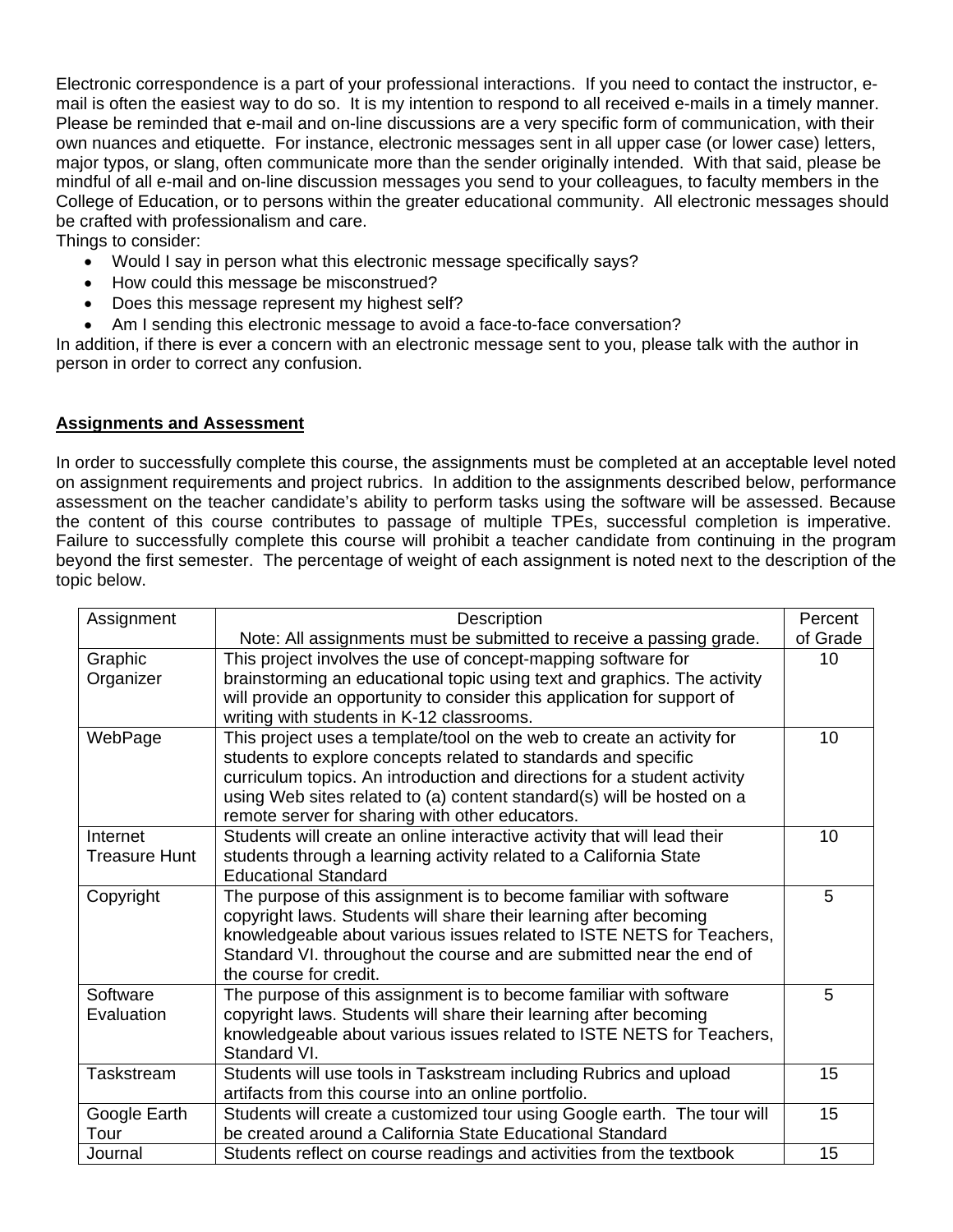| website that supports concepts related to the ISTE standards. Entries                                                                                                                                                                                                                                       |      |  |  |  |
|-------------------------------------------------------------------------------------------------------------------------------------------------------------------------------------------------------------------------------------------------------------------------------------------------------------|------|--|--|--|
| are made to the journal throughout the course and are submitted near                                                                                                                                                                                                                                        |      |  |  |  |
| the end of the course for credit.                                                                                                                                                                                                                                                                           |      |  |  |  |
|                                                                                                                                                                                                                                                                                                             |      |  |  |  |
| Teacher candidates are expected to have a positive disposition toward<br>Attendance &                                                                                                                                                                                                                       | 15   |  |  |  |
| teaching and learning. They should help each other and create a<br>Participation                                                                                                                                                                                                                            |      |  |  |  |
| positive classroom environment for everyone. This means having a                                                                                                                                                                                                                                            |      |  |  |  |
| positive attitude in class, being on time and actively engaged in                                                                                                                                                                                                                                           |      |  |  |  |
|                                                                                                                                                                                                                                                                                                             |      |  |  |  |
| discussions and activities both in class and online.                                                                                                                                                                                                                                                        |      |  |  |  |
| Total                                                                                                                                                                                                                                                                                                       | 100% |  |  |  |
|                                                                                                                                                                                                                                                                                                             |      |  |  |  |
| All assignments, requirements, due dates and scoring rubrics will be available through WebCT. Students                                                                                                                                                                                                      |      |  |  |  |
| $\mathbf{u}$ , $\mathbf{u}$ , $\mathbf{u}$ , $\mathbf{u}$ , $\mathbf{u}$ , $\mathbf{v}$ , $\mathbf{v}$ , $\mathbf{v}$ , $\mathbf{v}$ , $\mathbf{v}$ , $\mathbf{v}$ , $\mathbf{v}$ , $\mathbf{v}$ , $\mathbf{v}$ , $\mathbf{v}$ , $\mathbf{v}$ , $\mathbf{v}$ , $\mathbf{v}$ , $\mathbf{v}$ , $\mathbf{v}$ , |      |  |  |  |

**are required to check assignment details in WebCT. Students must plan lab time on campus for using special programs and be able to access the Internet regularly to complete course assignments either on campus or another location.** 

#### **SB 2042 - AUTHORIZATION TO TEACH ENGLISH LEARNERS COMPETENCIES**

| <b>PART 1:</b>                                                                                                                                     | <b>PART 2:</b>                                                                                                                    | <b>PART 3:</b>                                                                                      |  |
|----------------------------------------------------------------------------------------------------------------------------------------------------|-----------------------------------------------------------------------------------------------------------------------------------|-----------------------------------------------------------------------------------------------------|--|
| <b>LANGUAGE STRUCTURE AND</b><br>FIRST- AND SECOND-LANGUAGE                                                                                        | <b>METHODOLOGY OF BILINGUAL,</b><br><b>ENGLISH LANGUAGE</b>                                                                       | <b>CULTURE AND</b><br><b>CULTURAL DIVERSITY</b>                                                     |  |
| <b>DEVELOPMENT</b>                                                                                                                                 | DEVELOPMENT, AND CONTENT                                                                                                          |                                                                                                     |  |
|                                                                                                                                                    | <b>INSTRUCTION</b>                                                                                                                |                                                                                                     |  |
| I. Language Structure and Use:<br><b>Universals and Differences</b><br>(including the structure of English)                                        | I. Theories and Methods of<br><b>Bilingual Education</b>                                                                          | I. The Nature of Culture                                                                            |  |
| The sound systems of language<br>А.<br>(phonology)                                                                                                 | Foundations<br>А.                                                                                                                 | Definitions of culture<br>А.                                                                        |  |
| В.<br>Word formation (morphology)                                                                                                                  | Organizational models: What works<br>В.<br>for whom?                                                                              | В.<br>Perceptions of culture                                                                        |  |
| C.<br>Syntax                                                                                                                                       | Instructional strategies<br>C.                                                                                                    | Intra-group differences (e.g., ethnicity,<br>C.<br>race, generations, and micro-cultures)           |  |
| Word meaning (semantics)<br>D.                                                                                                                     | II. Theories and Methods for Instruction<br>In and Through English                                                                | D.<br>Physical geography and its effects on<br>culture                                              |  |
| Language in context<br>Е.                                                                                                                          | Teacher delivery for both English<br>А.<br>language development and content<br>instruction                                        | Cultural congruence<br>Е.                                                                           |  |
| Written discourse<br>F.                                                                                                                            | Approaches with a focus on English<br>В.<br>language development                                                                  | II. Manifestations of Culture: Learning<br><b>About Students</b>                                    |  |
| Oral discourse<br>G.                                                                                                                               | Approaches with a focus on content<br>C.<br>area instruction (specially designed<br>academic instruction delivered in<br>English) | What teachers should learn about their<br>А.<br>students                                            |  |
| Nonverbal communication<br>Н.                                                                                                                      | <b>D.</b> Working with paraprofessionals                                                                                          | В.<br>How teachers can learn about their<br>students                                                |  |
| Language Change<br>ı.                                                                                                                              |                                                                                                                                   | C. How teachers can use what they learn<br>about their students (culturally<br>responsive pedagogy) |  |
| II. Theories and Factors in First- and<br><b>Second-Language Development</b>                                                                       | III. Language and Content Area<br><b>Assessment</b>                                                                               | III. Cultural Contact                                                                               |  |
| Historical and current theories and<br>А.<br>models of language analysis that have<br>implications for second-language<br>development and pedagogy | Purpose<br>А.                                                                                                                     | Concepts of cultural contact<br>А.                                                                  |  |
| <b>B.</b> Psychological factors affecting first- and<br>second-language development                                                                | В.<br>Methods                                                                                                                     | В.<br>Stages of individual cultural contact                                                         |  |
| C. Socio-cultural factors affecting first- and<br>second-language development                                                                      | C.<br>State mandates                                                                                                              | C.<br>The dynamics of prejudice                                                                     |  |
| Pedagogical factors affecting first- and<br>D.<br>second-language development                                                                      | Limitations of assessment<br>D.                                                                                                   | <b>D.</b> Strategies for conflict resolution                                                        |  |